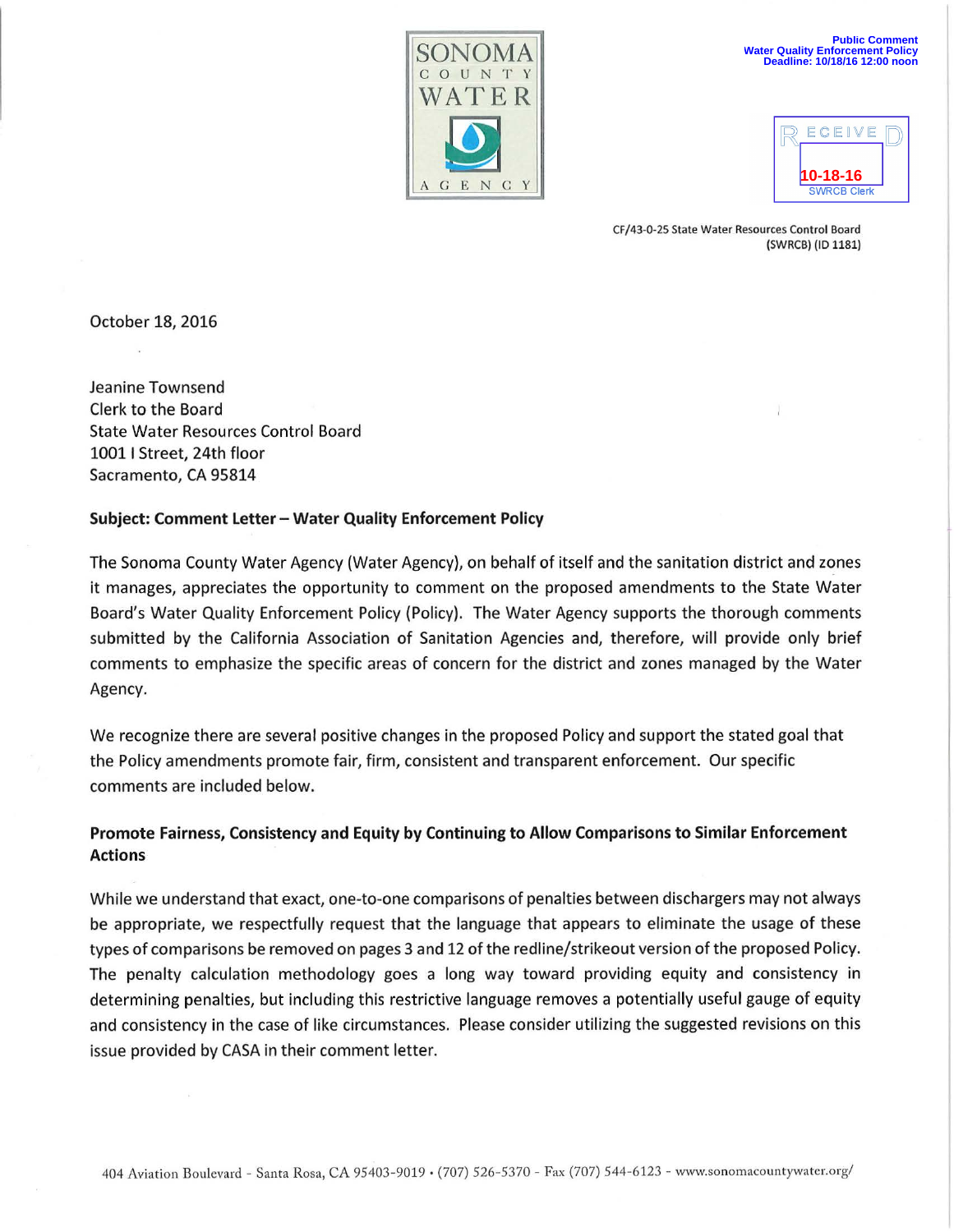**Jeanine Townsend State Water Resources Control Board**  October 18, 2016 Page 2 of 3

### **"High Volume Discharges"**

The proposed Policy subjects any discharge between 100,000 and 2 million gallons to a penalty ranging from \$2.00 to \$10.00 per gallon. This is a big change from the current Policy which states that a maximum penalty of \$2.00 per gallon should be levied for high volume sewage spills and releases of stormwater, with no volume specified. Additionally, the current Policy specifies a penalty of \$1.00 per gallon for discharges in excess of 2 million gallons or for releases of recycled water that has been treated for reuse. The proposed Policy states that the "... Water Boards may elect to use a maximum of \$1.00 per gallon..." for these violations, but further states that these provisions are advisory. This approach does not provide much guidance to staff developing enforcement actions and could result in significant increases in potential liability as compared to implementation of the current Policy. To address these concerns, please consider implementing the recommendations on this subject provided by CASA.

#### **Changes to Per Gallon, Per Day and Violator's Conduct Factors**

The proposed Policy includes changes to the "Per Gallon Factor for Discharges" (Table 1, Page 18), "Per Day Factor for Discharges" (Table 2, Page 19) and "Violator's Conduct Factors" (Table 4, Page 23). It appears that these factors will result in an increase the base amount of discretionary penalties in enforcement actions if the proposed Policy is adopted as drafted. Of particular note is the proposed open-ended "History of Violations" factor. Because circumstances are constantly evolving at regulated facilities, requiring enforcement staff to use a minimum multiplier of 1.1 if **any** violations occurred in the past could result in harsh penalties. This could be the case even if past violations have been completely addressed and ceased. We request some information justifying the changes in these factors be provided and that consideration be given to restoring the factors to their previous levels if the changes are not warranted.

#### **Compliance Projects and Ability to Pay**

It would be very helpful if the Policy could make a distinction between small versus disadvantaged communities and provide options for both. As the operator of wastewater facilities in small, disadvantaged and small-disadvantaged communities we see first-hand the burden that paying penalties can have on a community with a small ratebase (population), even if the community is not "disadvantaged". The proposed Policy only allows for penalties to be spent on compliance projects in communities that are both small and disadvantaged. Please consider providing more flexibility by allowing facilities serving small communities and disadvantaged communities the opportunity to utilize penalties for compliance projects. We also agree with CASA's comments on the need to include language in the Policy that makes it clear that a public wastewater system continues to have the opportunity to make an "ability to pay" argument during enforcement proceedings.